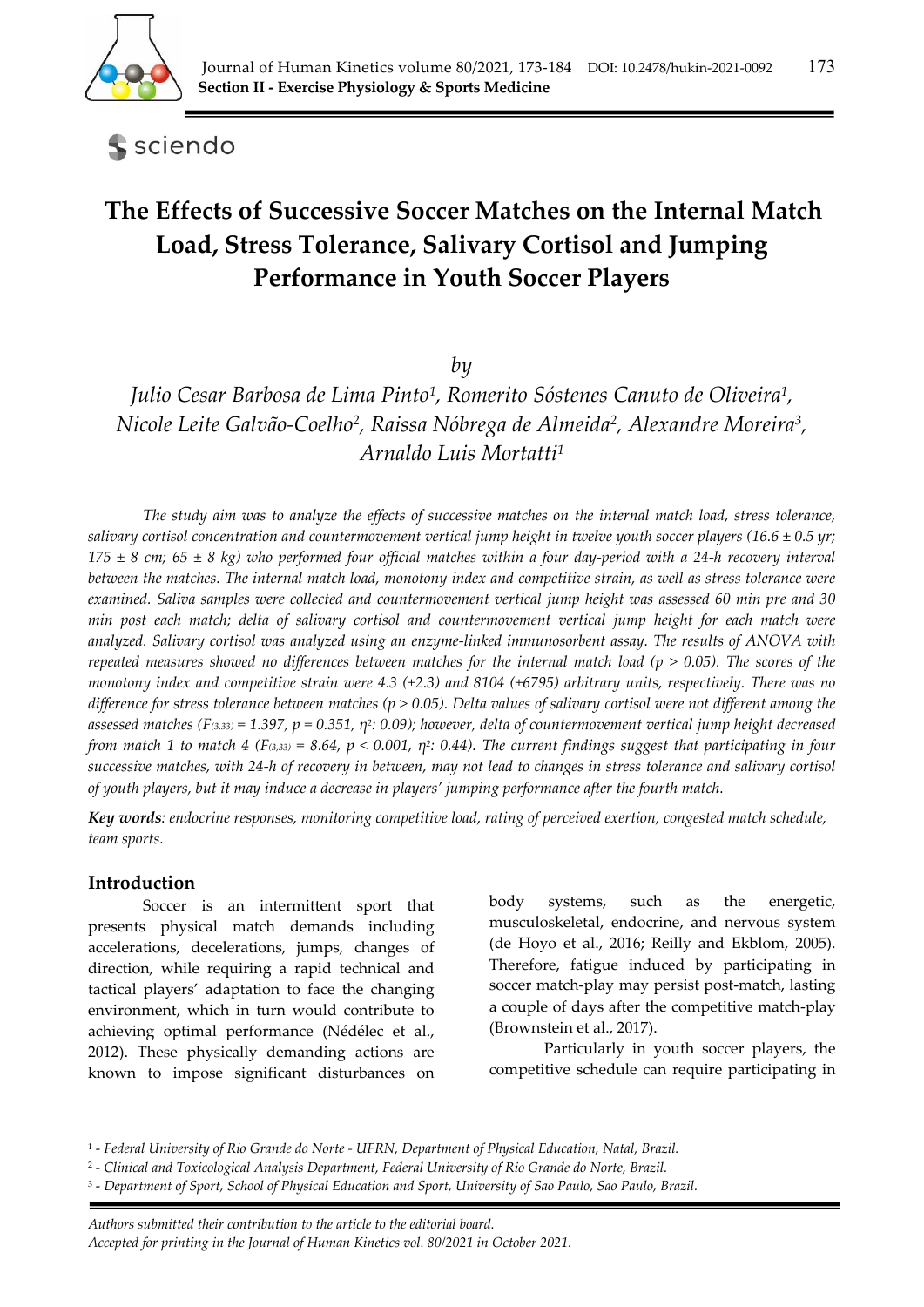multiple matches with a minimal recovery interval between them (Moreira et al., 2016; Mortatti et al., 2012, 2020; Zanetti et al., 2021). Usually, these official tournaments, which can be performed during the season, involve one or two matches a day in a short period of time (3 to 7 days) (Moreira et al., 2016; Zanetti et al., 2021). This typical congested match schedule may impose elevated psychophysiological stress on youth players, which could lead to inappropriate recovery, which in turn might negatively affect performance and health of players. These assumptions are based on results of studies which demonstrated that short recovery periods between matches could induce the accumulation of residual fatigue and therefore, disturb the balance between the load and recovery, affecting players' performance and health (Moreira et al., 2016; Odetoyinbo et al., 2009).

In order to monitor the effect of matchplay fatigue, some measures have been used in the practical setting and examined by researchers (Thorpe et al., 2017). Changes in field tests' performance, involving vertical jump and sprint tests, for example, in response to match-play have been examined (Nédélec et al., 2012; Thomas et al., 2017). Additionally, self-reported measures (Thorpe et al., 2017) and salivary hormones have also been adopted and investigated to monitor fatigue and psychophysiological responses to matches (Freitas et al., 2016; Moreira et al., 2009), as well as across competitive seasons (Francavilla et al., 2018; Moreira et al., 2016; Mortatti et al., 2012) in both youth and professional soccer players. The assessment of these salivary hormones (i.e., testosterone and cortisol) is widely used to measure the balance between anabolic and catabolic activity (Saidi et al., 2020). Indeed, saliva samples have been largely accepted as an alternative to blood samples and may increase the likelihood of acceptability by the athletes (Abraham et al., 2012) which in turn may contribute to monitoring the psychophysiological effects of successive match loads in youth athletes.

The stressful environment triggered by successive competitive matches has been shown to negatively affect physical performance of youth players (Moreira et al., 2016; Rowsell et al., 2009). Moreover, previous findings suggest that playing successive matches in a short period can negatively affect the technical match performance

of U15 soccer players (Moreira et al., 2016). In that study (Moreira et al., 2016), however, it was showed that while the congested fixture could affect testosterone and salivary immunoglobulin A (SIgA) concentrations, [which can lead to an increase in the risk of upper respiratory tract infections (Mortatti et al., 2012)], the salivary cortisol (sC) concentration did not change across the competition. On the other hand, Freitas et al. (2014) demonstrated that intensive training weeks increased internal training loads and resting sC concentration in youth soccer players (U16); and Rowsell et al. (2009) showed a decrease in physical performance (countermovement jump and mean repeated sprint time) and an increase in muscle damage markers (creatine kinase and lactate dehydrogenase activity) after four soccer matches with 24 h of recovery between matches. In addition, an increase in sC from before to immediately after 2 successive soccer matches separated by 24 h in young athletes (U17) regardless of the competitive internal load was recently demonstrated (de Lima Pinto et al., 2019).

The increase in the cortisol concentration can be related to the increase in perceived stress, which in turn can lead to a decrease in the athlete's performance (Park et al., 2020; Tanner and Day, 2017). Thereby, tools for monitoring psychological stress in athletes are commonly used during training and competition. For example, results from previous studies, using the Daily Analysis of Life Demand in Athletes (DALDA) questionnaire, demonstrated that stress tolerance was inversely associated with the internal load in young futsal and tennis players (Gomes et al., 2013; Milanez et al., 2014). Similarly, Tanner and Day (2017) showed a significant correlation between "worse than normal" DALDA responses and higher salivary cortisol concentration in elite female synchronized swimmers. Additionally, decreased stress tolerance showed association with increased upper respiratory tract infection symptoms in soccer players during training (Freitas et al., 2014). However, unlike training sessions, competition periods are marked by greater psychological demands arising from the dispute (for social, winner or faster, stronger status) which contributes to increased psychological stress (Casto and Edwards, 2016; Nicholls et al., 2009). Moreover, the increase in sources of stress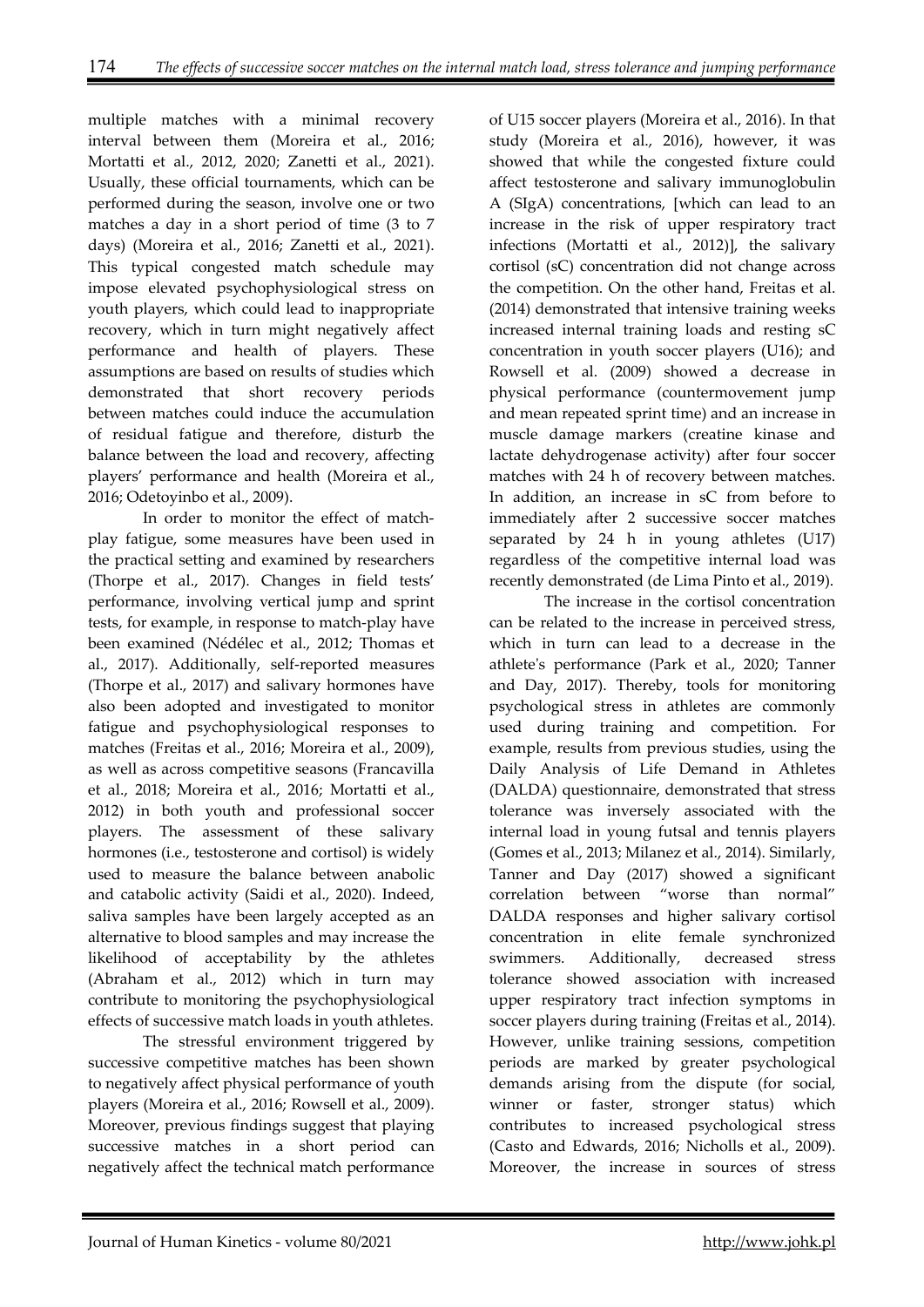generated during competitive matches can result in different symptoms of stress and this response may depend on the day (Nicholls et al., 2009). Therefore, it is essential to understand how congested competition can affect perceived stress and performance of youth soccer players.

Nevertheless, despite the aforementioned findings, there are still few data available in the literature demonstrating the effects of a congested match schedule on a myriad of measures such as the internal match load, self-reported measures, steroid hormonal concentration and physical performance in youth players. Notably, investigation focused on sC responses and stress tolerance together with physical performance across a congested match schedule in youth players is still lacking. Therefore, this study aimed to analyze the effects of four successive matches on the internal match load (IML), stress tolerance, sC concentration and countermovement vertical jump height (CVJH) in elite youth soccer players. It was hypothesized that participating in successive matches with a short recovery time could result in elevated psychophysiological stress that would lead to an increase in sC, a decrease in stress tolerance, and a concomitant decrease in CVJH.

# **Methods**

# *Design and Procedures*

Four matches were played over four successive days with 24 h of rest in between. The assessed matches lasted 80 min (2 x 40 min, with a cooling break of 3 min in each half for hydration, and a 10-min interval between halves). The competition was a regional tournament involving teams from the northeastern and southeastern region of Brazil. The matches were performed at home of the reference team. All matches started at the same time (3:00 PM) and with temperature ranging between 27 and 31ºC. The reference team won matches 1, 3 and 4 (4:0, 3:0, and 2:0, respectively), and draw match 2 (2:2). Due to the competition rules, the staffing coach was allowed to perform up to five substitutions per match, and players who were substituted could not return back to the match. During the whole period of the competition players were lodged in the same location (hotel), fed 5 times a day with a prescription from the team nutritionist, meeting the minimum requirements for the nutritional standard. In addition, during the matches players had a nutritional complement sports beverage based on water, carbohydrates, and electrolytes. The DALDA questionnaire was filled out 3 days before the beginning of the competition and 2 h before each match to assess stress tolerance. Salivary sampling was taken 50 min before and 20 min after each match. The CVJH test was performed immediately after salivary collection (pre- and post-matches), and the session-RPE was assessed ~30 min after each match (Figure 1). *Participants* 

Twenty male soccer players from the same team participated in the study. Data from players who participated in at least 50% of each of the four matches were retained for further analysis. Data from 12 players were analyzed  $(16.6 \pm 0.5 \text{ years}, 175 \pm 8 \text{ cm}, 65 \pm 8 \text{ kg}).$  All participants were considered healthy and they were free from illness or injury at the time of this investigation. Players regularly trained in the club five days a week following technical-tactical (small-sided games and specific tactical) and physical training (strength training and proprioceptive training) for at least two years. Before the beginning of the study, written informed assent was received from all participants and consent from their parent(s) or guardian(s). The Ethics Committee of the Federal University of Rio Grande do Norte approved this study (n<sup>o</sup>: 1.526.157).

# *Measures*

# *Match intensity and Internal Match Load*

To quantify the players perceived match intensity, the Session Rating of Perceived Exertion (sRPE) was adopted (Foster, 1998). Approximately 30 min after the end of each match or after substitution of the player, the player was asked "how was your match?" according to the CR10 perceived exertion scale and in accordance with previous studies with youth soccer players (Moreira et al., 2016; Mortatti et al., 2012). Players had already been familiarized with this procedure during their regular training sessions and previous matches. Moreover, the internal match load (IML) was determined. The numerical value indicated in the CR10 perceived exertion scale was multiplied by playing time (PT) of each player to determine his internal match load (IML)  $(sRPE \times PT)$  (Foster, 1998). The monotony index (MI) and competitive strain (CS) were also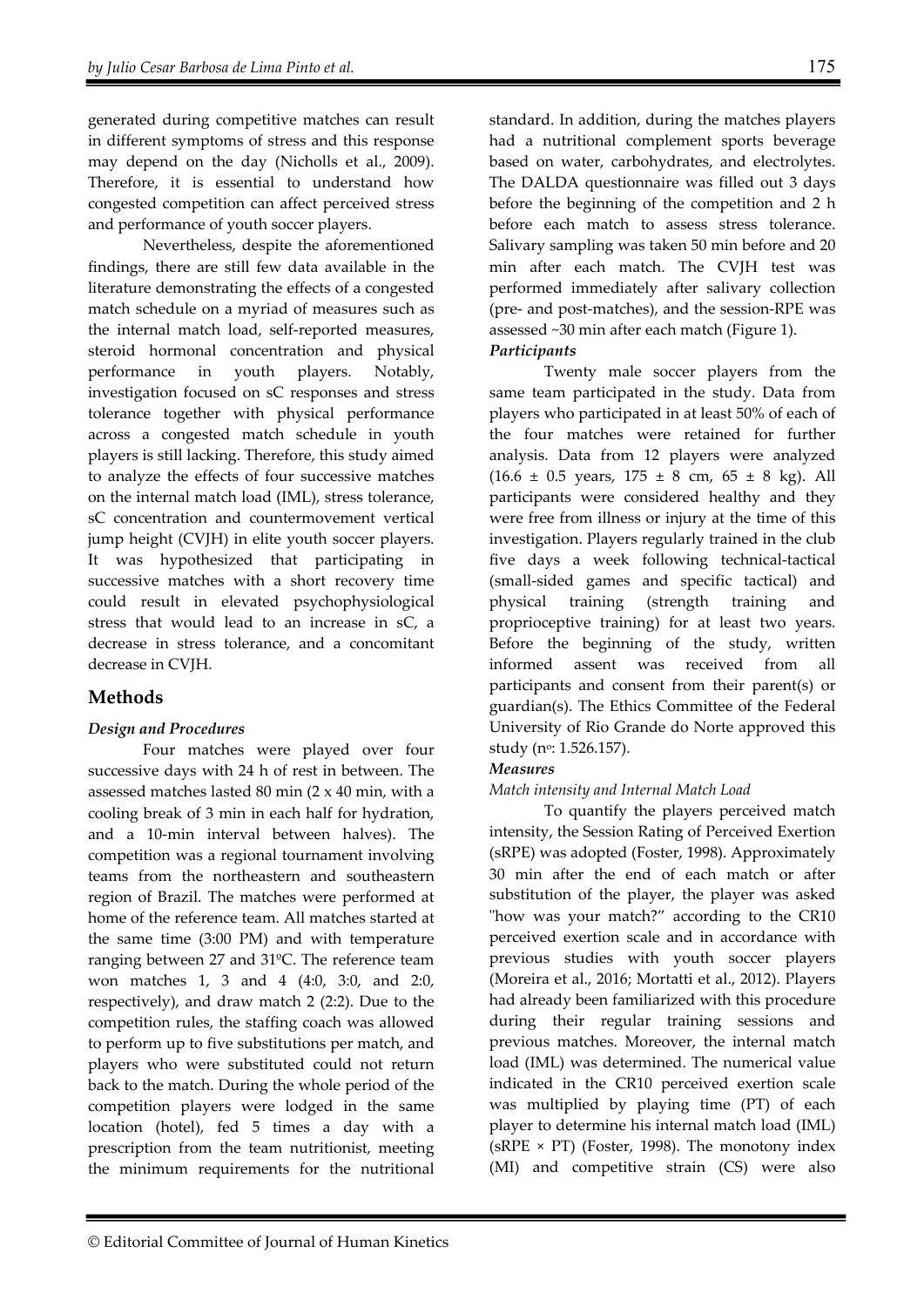estimated. The MI was calculated by the daily mean of the match-load of the four matches divided by the standard deviation to determine the level of variability of the competitive load, while CS was calculated from the product of the competitive load and monotony (Foster, 1998). *Stress tolerance* 

The Daily Analysis of Life Demand in Athletes (DALDA) questionnaire (Rushall, 1990) was filled out 2 h before each match, according to the procedure adopted by Freitas et al. (2014). The DALDA questionnaire was divided into Part A and Part B, representing the sources of stress and symptoms of stress, respectively. The possible answers for each item were: "better than normal", "normal" and "worse than normal". According to Freitas et al. (2014), different scores were attributed for each concept: 1 for "worse than normal", 2 for "normal" and 3 for "better than normal". The score obtained through the sum of these values indicated individual stress tolerance. A high score indicated that the player was more tolerant to stress and vice-versa. Part A and part B of the DALDA questionnaire were analyzed and presented separately.

### *Saliva collection and assessment*

Saliva samples were collected 50 min before (pre-match) and 20 min after (post-match) each match. Pre-saliva collection occurred in the afternoon at the same time of the day (02:00 PM). Participants abstained from food and caffeine products for at least 90 min before saliva collection. Immediately before saliva sampling players were encouraged to wash their mouths with distilled water in order to eliminate possible waste. The saliva was collected, without stimulation in 15 ml sterile centrifuge tubes over a 5-min period, in accordance with previous studies (Moreira et al., 2016; Mortatti et al., 2012). Participants were in a seated position, with their eyes open, with the head slightly bent forward, making minimal orofacial movement not to stimulate salivary secretion. Immediately after the collection, the tubes were stored in dry ice and transported to the laboratory where they were stored at -80° C until the moment of analysis. After thawing and centrifugation, the samples of sC concentration were measured in duplicate using an enzyme-linked immunosorbent ELISA assay (Cortisol ELISA, IBL, International, GMBH). The average intra-assay coefficient of variation

### was less than 7%.

### *Countermovement vertical jump height measurement (CVJH)*

The CVJH test is a practical, valid, and reliable measure of lower-body power, and it is habitually used to monitor athletes' conditioning programs (Van Hooren and Zolotarjova, 2017). The CVJH test was performed following the procedures of Laffaye et al. (2014), and the data were collected before and after each match. All participants performed 3 trials with 10 s of rest between them, and the highest score was considered for statistical analysis. The delta change was used to compare CVJH. The jumping tests were performed using a Jump System Pro contact platform (CEFISE, Brazil). The intraclass correlation coefficient between CVJH measurements was 0.96.

### *Statistical analysis*

Data normality was tested using the Shapiro-Wilk test. The Mauchly test was used to verify the sphericity and the Greenhouse-Geisser correction was used when necessary. Data are expressed as mean, standard deviation (SD), mean difference (MD), confidence interval 95% (CI) and percent change  $(\Delta\%)$ . The T test was used to analyze the acute effect (pre and post) of each match in sC and CVJH, additionally "d" Cohen (1988) was used to estimate the effect size (ES), with *small* ES (0.20–0.49), *medium* ES (0.5–0.79), and *large* ES (> 0.8). A repeated-measures ANOVA was used to compare the dependent variables i.e., playing time (PT), sRPE, internal match load (IML), sources and symptoms of stress (part A and part B, were analyzed separately), delta salivary cortisol [post - pre] and delta CVJH across the assessed matches. Partial eta squared effect sizes  $(n^2)$  were reported and interpreted according to Ferguson (2009): *no effect* (ES < 0.04), *minimum effect* (0.04 < ES < 0.25), *moderate effect* (0.25 < ES < 0.64) and *strong effect* (ES > 0.64). The Bonferroni's post hoc test was used to locate significant differences. For sC and CVJH the minimal detectable change (MDC) was calculated based on the standard error of measurement (SEM), coefficient of variation (CV) and intraclass correlation coefficient (ICC model 2,k with absolute agreement) according to Mallinson et al. (2016). MDC was calculated based on 95% intervals (ICs) (MDC95). For all analysis, a *p*-value < 0.05 was considered significant. The statistical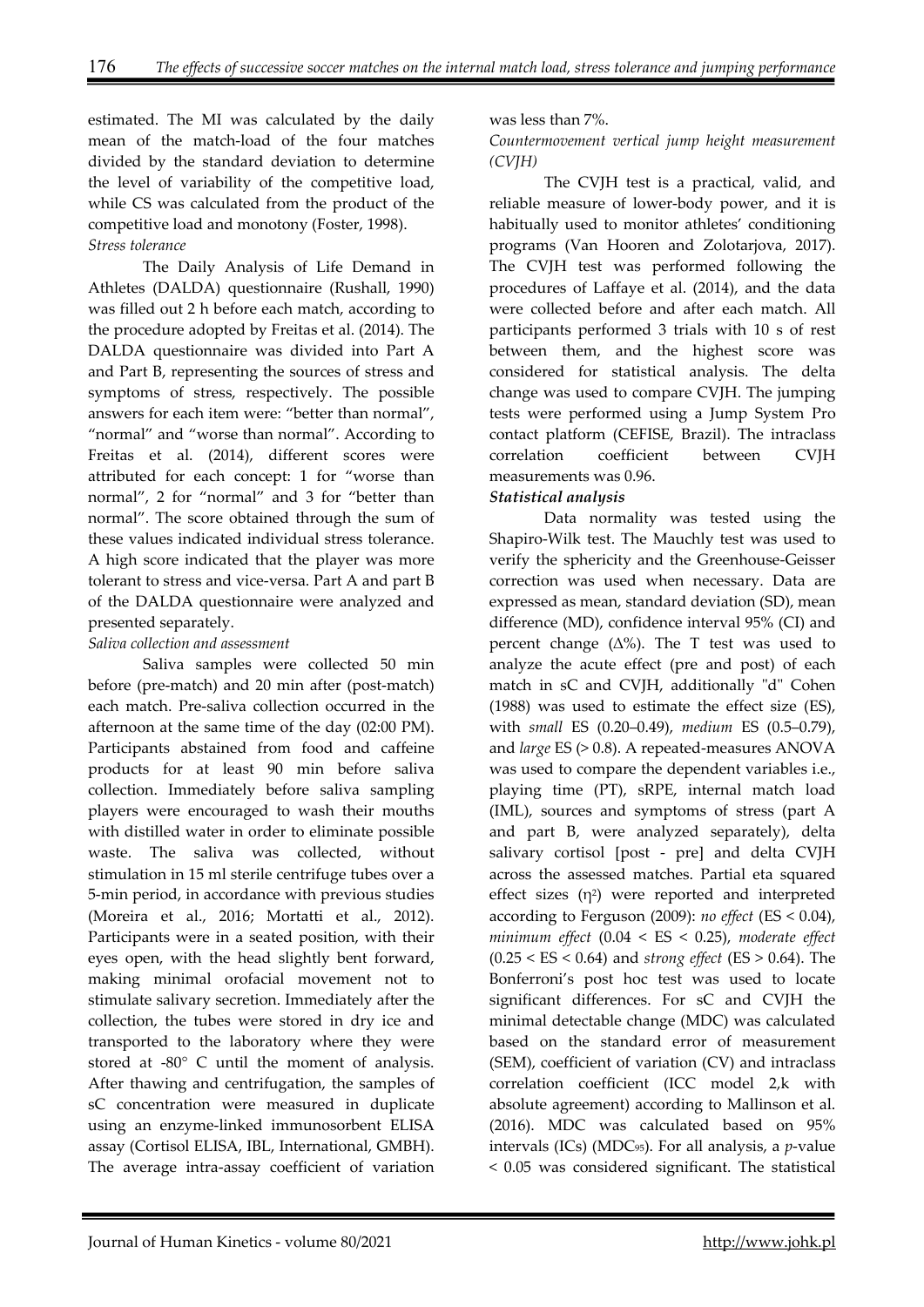package SPSS® 19.0 for Windows was used for statistical analysis.

#### **Results**

The results of all dependent variables are presented in Table 1. The average playing time (PT) during the competition was  $64.5 \pm 9.3$  min. Differences were shown between matches ( $F_{(3,33)} =$ 10.84, *p* < 0.001, η2: 0.49 [moderate effect]. A lower PT in match 3 (48.8 min) and a higher PT in match 2 (73.3 min) were observed. There was no significant difference in the IML among the matches (F  $(3,33)$  = 1.68,  $p = 0.132$ ,  $\eta^2$ : 0.13 [minimum effect]). The sRPE did not show differences between matches (F (3,33) = 1.68,  $p = 0.190$ , η<sup>2</sup>: 0.13 [minimum effect]). The MI and strain were  $4.3 \pm$ 2.3 AU and  $8104 \pm 6795$  AU, respectively. The sources (DALDA, part A) and symptoms (DALDA, part B) of stress did not differ between matches (sources: F (3,33) = 0.289, *p* = 0.832, η2: 0.02 [no effect] and symptoms: F (3,33) = 0.927, *p* = 0.438, η2: 0.07 [minimum effect]).

 Salivary cortisol increased post-match 1 (t  $(11) = 2.56$ ,  $p = 0.02$ , ES: 0.7 MD: -3,16, CI -5.88 to -0.45) match 2 (t (11) = 2.93, *p* = 0.01, ES: -0.8 MD: - 5.29 CI: -9.26 to -1.31), and match 4 (t (11) = 2.59, *p* = 0.02, ES: 0.8, MD: -3.19, CI: -5.89 to -0.48). The ∆sC across the matches varied within a range from 59 to 226%. Additionally, the delta of the salivary cortisol (∆sC; from match 1 to match 4) did not differ between matches (F (3,33) = 1.13,  $p = 0.35$ ,  $\eta^2$ : 0.09 (minimum effect)).

The CVJH performance increased from pre- to post-match in match 1 (t (11) = 2.51, *p* = 0.02, ES: -0.9, MD: -1.15 IC: -2.17 to -0.14), match 2 (t (11) = 2.45, *p* = 0.03, ES: -0.5, MD: -1.16 IC: -2.21 to - 0.12) and match 3 (t (11) = 2.54, *p* = 0.02, ES: -0.7 MD: -1.34 IC: -2.49 to -0.18). In match 4 a decrease in CVJH performance was observed (t  $(11) = 2.85$ , *p* = 0.01, ES: 0.8, MD: 1.86 IC: 0.42 to 3.30). The ∆CVJH (from match 1 to match 4) differed significantly between matches (F  $(3,33) = 8.64$ ,  $p <$ 0.001, η2: 0.44 [moderate effect]) presenting a decrease from matches 1, 2 and 3 to match 4 (Match 1 vs. Match 4 MD: 3.02; CI: 0.93 to 5.11, Match 2 vs. Match 4 MD: 3.03; CI: 0.94 to 5.12 and Match 3 vs. Match 4 MD: 3.20; CI: 1.11 to 5.29). The ∆% of CVJH during competition ranged from 3.1 to -5.1%.

The MDC 95% of sC and CVJH is shown

in Table 2, considering the intraclass correlation coefficient and standard error of measurement obtained before the training session and match 1.

Figure 2 shows individual changes (pre- to post-match) in sC (Figure 2A) and CVJH (Figure 2B). For sC, 58% of players exceeded the values determined by the MDC95 in match 1 and 50% in match 2, while in matches 3 and 4 players showed increases in post-match sC above the MDC95, 33% and 25%, respectively. Regarding ∆CVJH in matches 1, 2 and 3 there was no individual negative change below the MDC95; however, in match 4 25% of the players presented a fall in ∆CVJH.

## **Discussion**

The aim of the study was to analyze the effects of four successive matches on the IML, stress tolerance, salivary cortisol concentration (sC) and CVJH in U17 male soccer players during an official regional tournament. The results of the present study showed no significant change in the IML, sRPE, stress tolerance and sC across the matches. However, there was an increase in delta values (pre- to post-matches) for sC in three of the four played matches. In addition, there was a decrease in CVJH performance across successive matches.

*Match intensity and Internal Match Load* 

The IML was similar among the four assessed matches (the IML ranged from 400 to 500 AU, approximately). These data are in line with those reported in previous studies (Freitas et al., 2016; Rabbani et al., 2018). Rabbani et al. (2018), for example, demonstrated slightly higher IML average values (569 AU) for soccer players participating in 4 successive matches with a 48-h interval in between; however, in the Rabbani et al.'s (2018) study, the duration of the matches was 90 min, while in the present study, the assessed matches lasted 80 min. This difference (playing time) could at least in part explain the slight differences in the IML between the current study and that by Rabbani et al. (2018). The playing time influences the IML as this measure is estimated by the product of volume (playing time) and perceived intensity. This feature might also explain a reported lower IML value (~225 AU) in two successive soccer matches (2 halves of 30 min) performed with 24-h of rest by U17 soccer players (de Lima Pinto et al., 2019).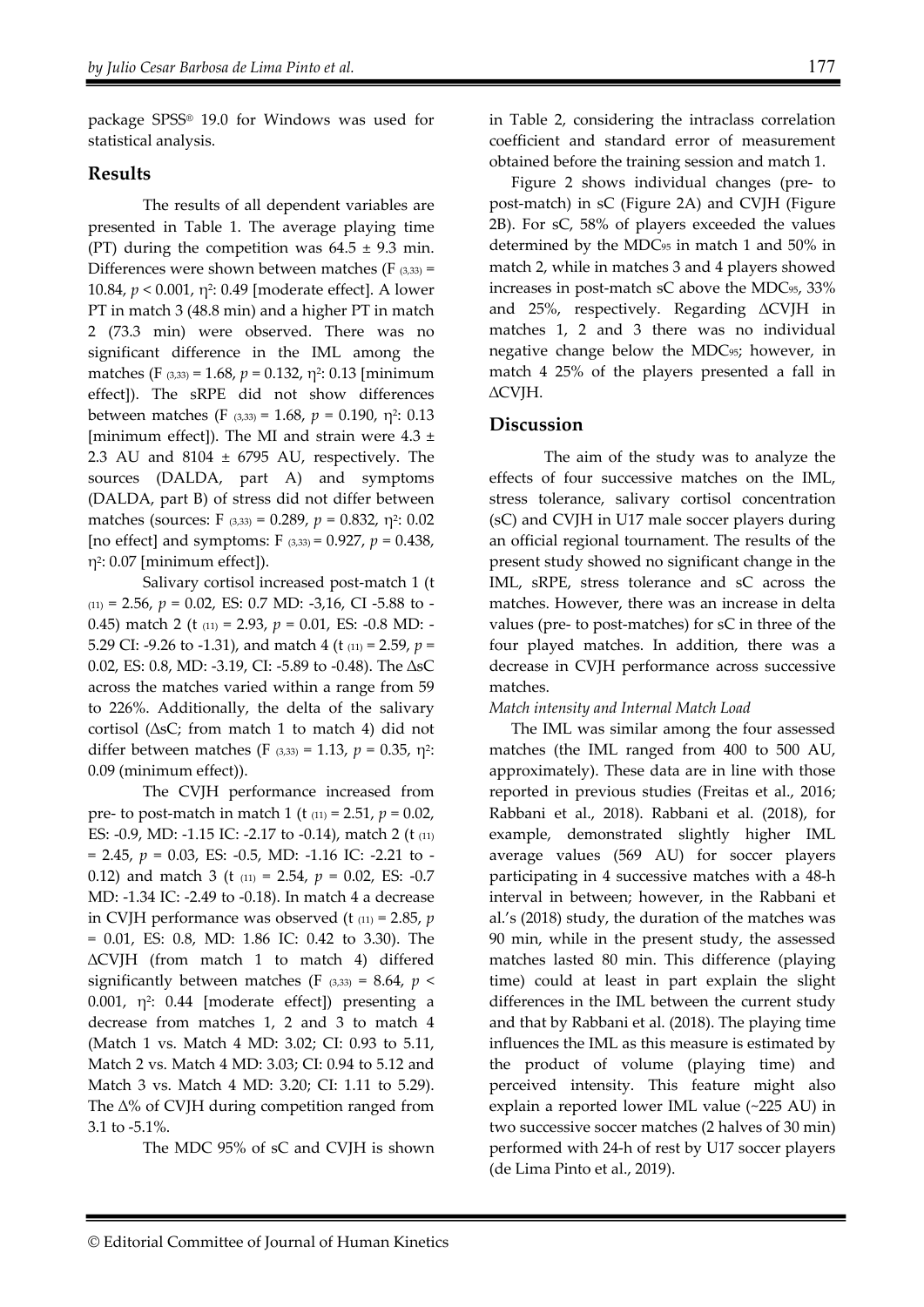|                     | Table 1<br>Results for each assessed match (mean $\pm SD$ ). |                           |                              |                           |  |
|---------------------|--------------------------------------------------------------|---------------------------|------------------------------|---------------------------|--|
|                     | Match 1                                                      | Match 2                   | Match 3                      | Match 4                   |  |
| $PT$ (min)          | $65.2 \pm 19.8$                                              | $73.3 \pm 26.0$           | $48.8 \pm 16.2$ <sup>a</sup> | $72.6 \pm 16.5$           |  |
| sRPE (AU)           | $5.9 \pm 1.2$                                                | $5.8 \pm 1.8$             | $6.0 \pm 1.7$                | $6.6 \pm 1.3$             |  |
| IML (AU)            | $403 + 177$                                                  | $463 + 239$               | $312 + 182$                  | $496 + 175$               |  |
| ST sources **       | $19.5 \pm 1.6$                                               | $19.8 \pm 1.7$            | $19.7 \pm 2.1$               | $19.5 \pm 2.0$            |  |
| ST symptoms**       | $52.4 \pm 6.8$                                               | $53.0 \pm 4.8$            | $53.6 \pm 5.6$               | $51.3 \pm 5.8$            |  |
| sC-pre (ng.mL)      | $3.8 \pm 2.6$                                                | $2.3 \pm 1.8$             | $3.0 \pm 2.6$                | $2.4 \pm 1.5$             |  |
| sC-post (ng·mL)     | $7.0 \pm 4.4^{\ddagger}$                                     | $7.6 \pm 5.1^{\ddagger}$  | $4.8 \pm 3.0$                | $5.6 \pm 3.9^{\ddagger}$  |  |
| $\Delta sC$ (ng·mL) | $3.2 + 4.2$                                                  | $5.2 \pm 6.2$             | $1.8 + 4.5$                  | $3.1 \pm 4.2$             |  |
| CVJH-pre (cm)       | $36.9 \pm 3.2$                                               | $36.1 \pm 2.9$            | $37.2 \pm 3.9$               | $36.8 \pm 3.5$            |  |
| CVJH-post (cm)      | 38.1 ±3.7 <sup>‡</sup>                                       | $37.2 \pm 3.2^{\ddagger}$ | $38.5 \pm 4.3^{\ddagger}$    | $34.9 \pm 3.2^{\ddagger}$ |  |
| $\Delta$ CVJH (cm)  | $1.2 \pm 1.6^+$                                              | $1.1 \pm 1.6^+$           | $1.3 \pm 1.8^+$              | $-1.8 \pm 2.2$            |  |

*PT = playing time; sRPE = session rating of perceived exertion; IML = internal match load; ST = stress tolerance \*\*represented by the sum of the different scores attributed to each concept from DALDA part A (sources of stress) and B (symptoms of stress). sC = salivary cortisol; CVJH = Countermovement vertical jump height. aDifference to match-1,2 and 4; † difference to match-4; ‡ difference to pre.* 

#### **Table 2**

*Reproducibility, standard error or measurement, and minimal detectable change values between pre-training and pre-match 1. sC and CVJH from measurements repeated with a 72 h interval.*

|                             | Mean $\pm$ SD* | <b>ICC</b> | <b>SEM</b> | MDC $(95\%)$ |
|-----------------------------|----------------|------------|------------|--------------|
| $sC$ (ng·mL <sup>-1</sup> ) | $2.4 \pm 2.5$  | 0.102      | 2.3        | 4.2          |
| $CVJH$ (cm)                 | $37.1 \pm 3.5$ | 0.878      | 1.2        | 3.0          |

*\* The mean ± SD refers to the pre-match 1. ICC = intraclass correlation coefficient; SEM = standard error of measurement; MDC = minimal detectable change. sC = salivary cortisol; CVJH = Countermovement vertical jump height.*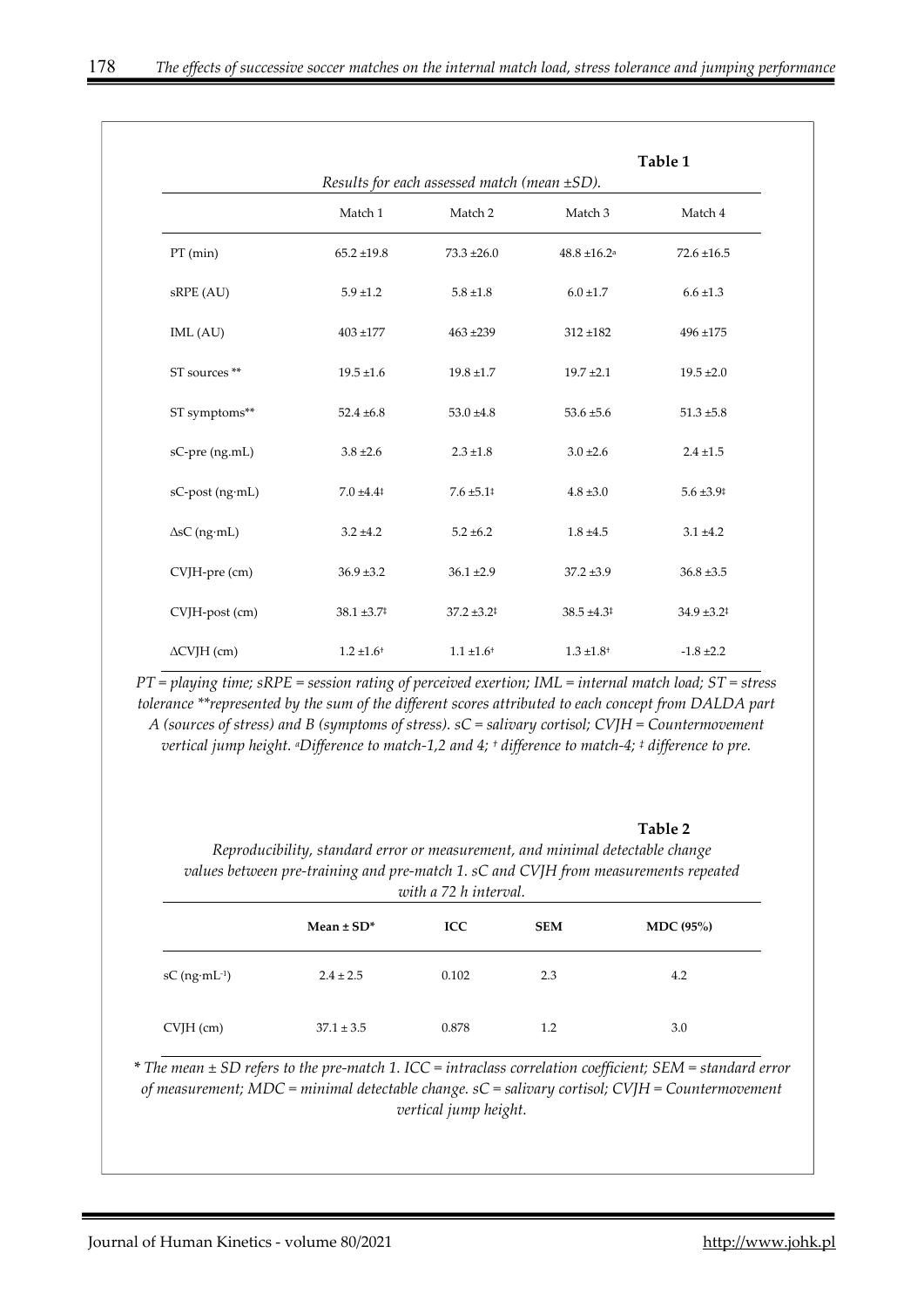

#### **Figure 1**

*A schematic illustration of the experimental design. CVJH = Countermovement vertical jump height.* 

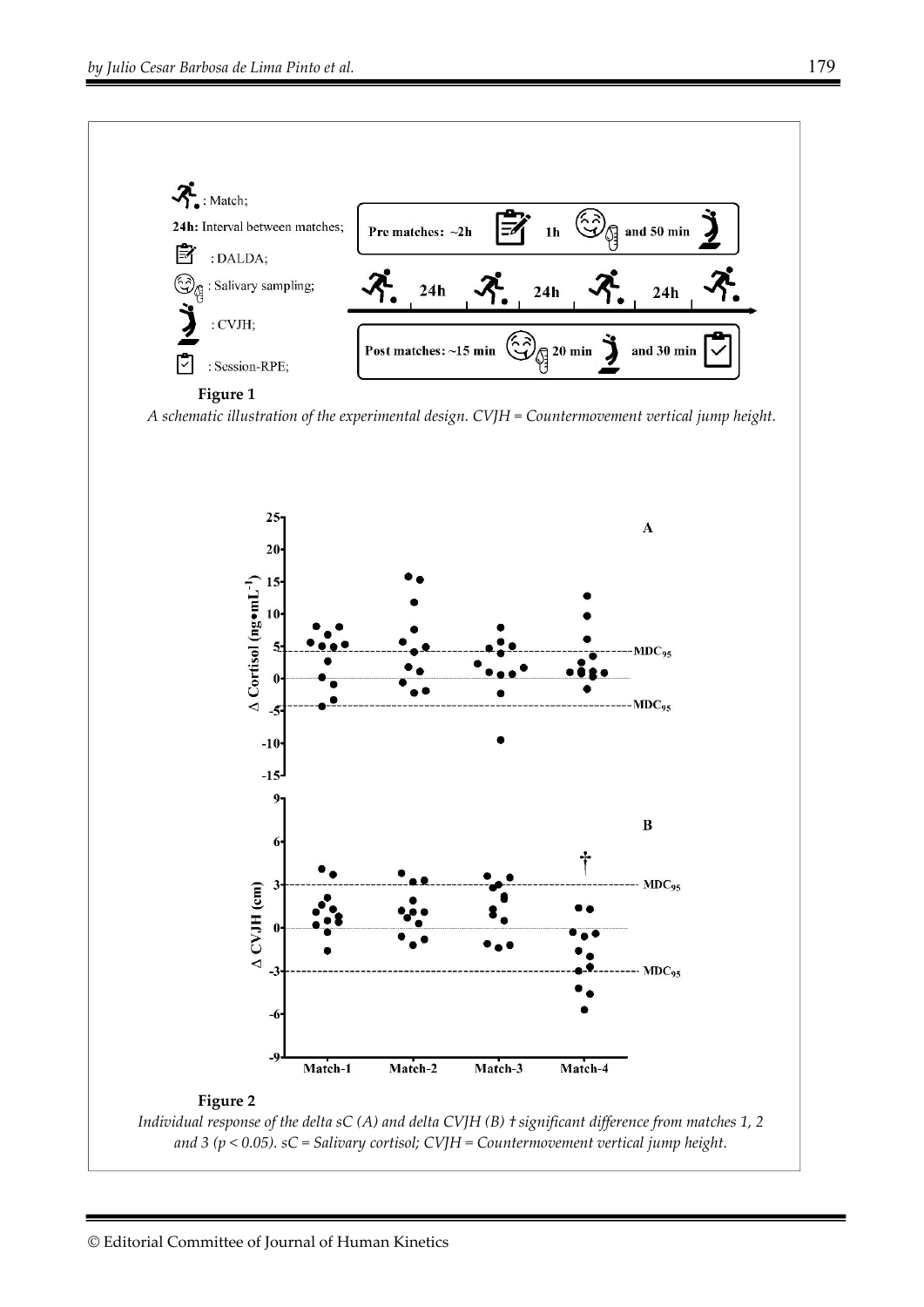Interestingly, regarding the sRPE used as a marker of the match intensity, the result was similar to that observed for the IML. There was no significant change in the sRPE across the matches. This result suggests that possible accumulated fatigue associated with participating in successive matches during the investigated competitive schedule did not influence the perceived intensity of youth players. The present results are in line with previous findings reported by Moreira et al. (2016) who showed no increase in the sRPE for seven consecutive matches played in 7 days in youth soccer players; however, it is important to mention that in the study of Moreira et al. (2016) the matches were played in two halves of 20 min, and after the first four matches, there was a 3-day period of recovery before the following competition. While it is difficult to compare the results due to differences in the format of the congested schedule, in conjunction, these findings suggest that the perceived effort seems not to be affected in this type of competition in youth players.

It is worth mentioning that the sRPE can be influenced by some factors (Haddad et al., 2017), including situational factors such as the importance of the match. For example, research in other sports has shown higher sRPE values during final matches of the competition compared to those observed in regular or semifinal matches (Arruda et al., 2018; Moreira et al., 2013). However, the influence of the importance of the match on the sRPE in youth soccer players is not yet clear. Mortatti et al. (2012) demonstrated an increase in the sRPE in the last 3 matches (two halves of 45 min) from a total of 7 matches played in 20 days. These last 3 matches were played during the playoff stages, while the other four were played during the group stage, suggesting that players perceived a higher match intensity during the decisive and more important matches of the competition. Nevertheless, in the study of Moreira et al. (2016) the results showed no significant changes in the sRPE across the competition. Differences in the format of the competition may at least in part explain the differences in the results of the Mortatti et al.'s (2012) study, and those from the current investigation and the study by Moreira et al. (2016), as for both, there is no clear distinction between stages of the competition. One possible

alternative explanation for the absence of changes in the sRPE in the present study that cannot be ruled out, could be the adoption of self-regulation of the physical effort or pacing strategy (Bradley and Noakes, 2013). The pacing strategy could be an important factor to explain the ratings of perceived exertion responses (Abbiss et al., 2015). Indeed, it has been proposed that pacing strategy may be influenced by numerous factors including the knowledge of exercise end-point and bout duration (Waldron et al., 2013). It can be speculated that the assessed players in the present investigation adopted behavioral strategies during matches and across the successive matches to minimize undesirable increases in the effort level while maintaining an appropriate performance, which in turn, may have led to the maintenance of the perceived effort throughout the competition. This aspect could be considered in further studies to empirically test the influence of the pacing strategy on the sRPE during periods of congested match schedules in youth players taking into account that the stage of the competition may actually influence the level of perceived effort.

# *Stress tolerance*

Another important result of the present study was the absence of change in stress tolerance of youth players, suggesting that they appropriately coped with stress induced by competition. Freitas et al. (2014) observed similar results for stress tolerance in youth players assessed during two different training phases (overload and tapering periods). Those authors attributed this response to the appropriate management of stress by the assessed players. Despite the reported increase in perceived effort and salivary cortisol during the overloading phase, and a consequent decrease of these markers during the tapering phase, stress tolerance of players was not affected. Contrary to these results, Figueiredo et al. (2019) reported a significant decrease in stress tolerance of U19 soccer players during the overload period when compared to the tapering period. These conflicting results are difficult to explain, but they suggest that changes in stress tolerance can occur or not despite changes in the load and perceived effort of team sports athletes. Indeed, these findings also demonstrate the importance of monitoring stress tolerance together with markers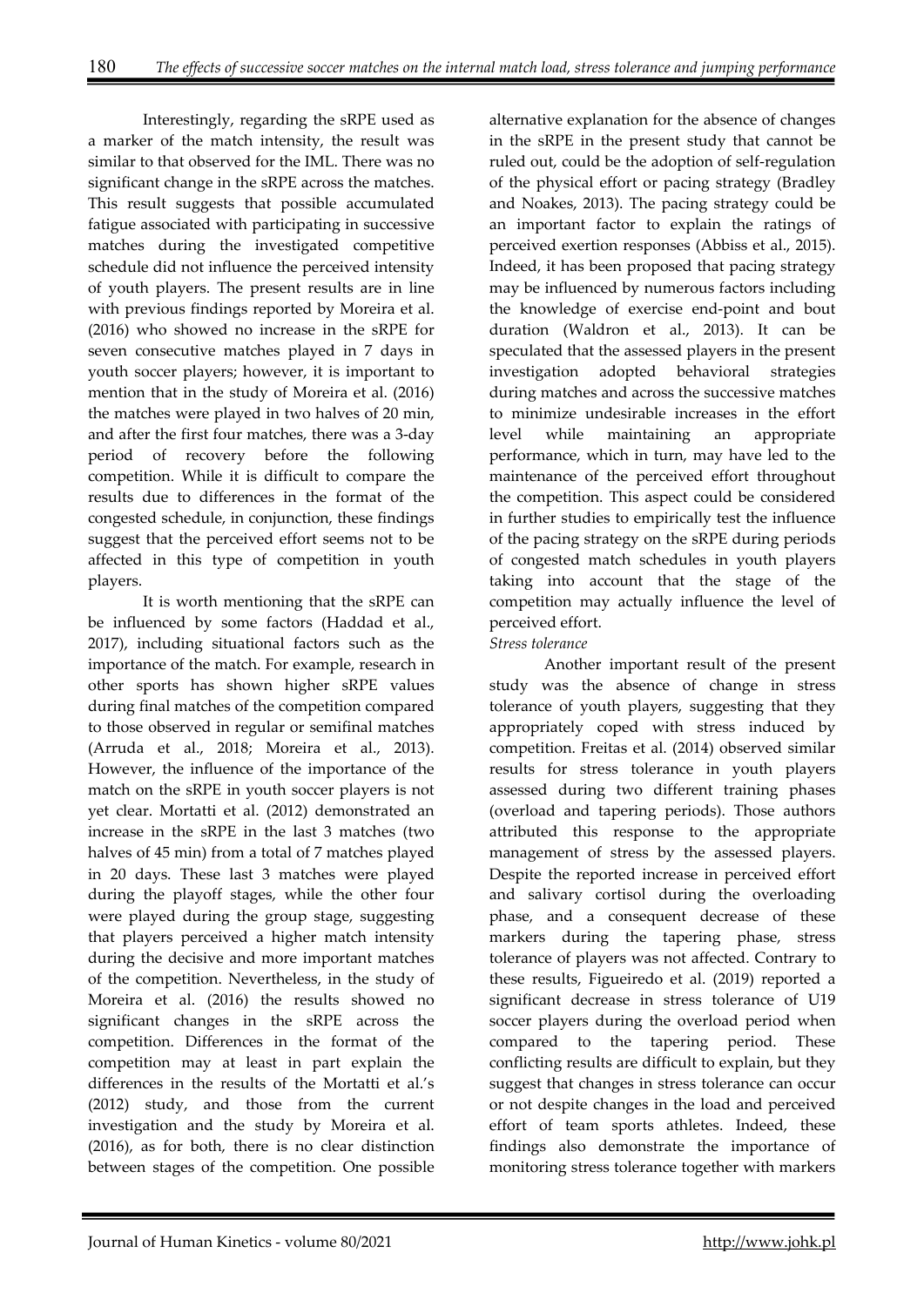of the load (training or competitive load) as they represent different constructs and are able to measure different aspects of the athletes' response to training or competition.

# *Salivary cortisol concentration*

Regarding the effect of the match (pre- to post-match) on salivary cortisol (sC) concentration, data of the present study demonstrated the expected result for the sC dynamics; stress induced by participating in official matches elevated sC of the assessed youth players, likely, due to the activation of the hypothalamus-pituitary-adrenal axis (HPA) in response to the psychophysiological stress. Thus, these findings corroborate others suggesting that there is a high psychophysiological requirement in this type of competitions (Moreira et al., 2016; Zanetti et al., 2021) which in turn can be represented by increases in salivary cortisol concentration from pre- to post-matches.

Few studies have attempted to demonstrate the effect of successive CFS matches on sC responses for each match. De Lima Pinto et al. (2019), for example, demonstrated that there was no difference in salivary cortisol increases in two successive matches played 24 hours apart in U17 soccer players, while Rowell et al. (2017) found a range of variation between 54 and 165% according to the match loads (low, medium and high loads during the matches) for elite soccer players. In general, these results and those of the current investigation reinforced the stressor nature of official match play, regardless the age category. However, they also indicate that many aspects such as the opponent level might be involved in the variability of this response. Indeed, it seems that playing successive matches within a tournament, in particular when there are no clear competition stages, may not affect the expected sC responses.

Combining stress tolerance and hormonal response, we observed no increase in the salivary cortisol response (from match 1 to match 4) and stress tolerance. Such a response may be associated with allostasis, which is an essential component of maintaining homeostasis in the event of stressful situations, and the allostatic load which refers to chronic demand to the body and brain which requires adaptation of physiological systems (Hackney, 2006; McEwen, 1998). Thus, repeated events with different forms of

psychophysiological stress (repeated competitive matches) did not lead to an increase in the allostatic load and this may have contributed to an attenuated response to stress tolerance and salivary cortisol (Hackney, 2006; McEwen, 1998). *Countermovement vertical jump height* 

The ΔCVJH performance significantly increased from pre- to post-match in the first three matches. This result is likely to be explained due to the twitch potentiation effect occurring after competitive matches. This condition has been described in the study of Boullosa et al. (2011) who demonstrated an increase in vertical jump performance in endurance athletes after a running protocol until exhaustion; and that of Castillo et al. (2018) who verified an increase in performance in the vertical jump in field and assistant referees after competitive soccer matches. However, in match 4 there was a decrease in delta CVJH (preto post-match 4). Beside this result, the delta values of CVJH from match 1 to match 4 showed a reduction in muscular performance, suggesting a negative effect of successive matches on the capacity to generate power.

These results suggest that at the beginning of the competitive schedule, the effect of potentiating could occur, but, on the other hand, accumulated fatigue from playing successive matches led to the occurrence of fatigue. These findings should be taken into account by coaches working with youth soccer players during this type of competition. Indeed, the results also indicate that using the countermovement jump to monitor changes in neuromuscular fatigue related to the participation in congested fixtures may be a useful approach for coaches. The validity of adopting the countermovement jump to monitor neuromuscular fatigue has been demonstrated, for example, by Gathercole et al. (2015) who showed its high repeatability, immediate, and prolonged fatigue-induced changes, suggesting this test as highly suitable for neuromuscular fatigue monitoring.

# **Limitations**

Although we find this study of great importance, some limitations should be considered. This analysis was performed with players from a single team and during only one championship. In addition, the lack of an objective measure of the external load (e.g. GPS or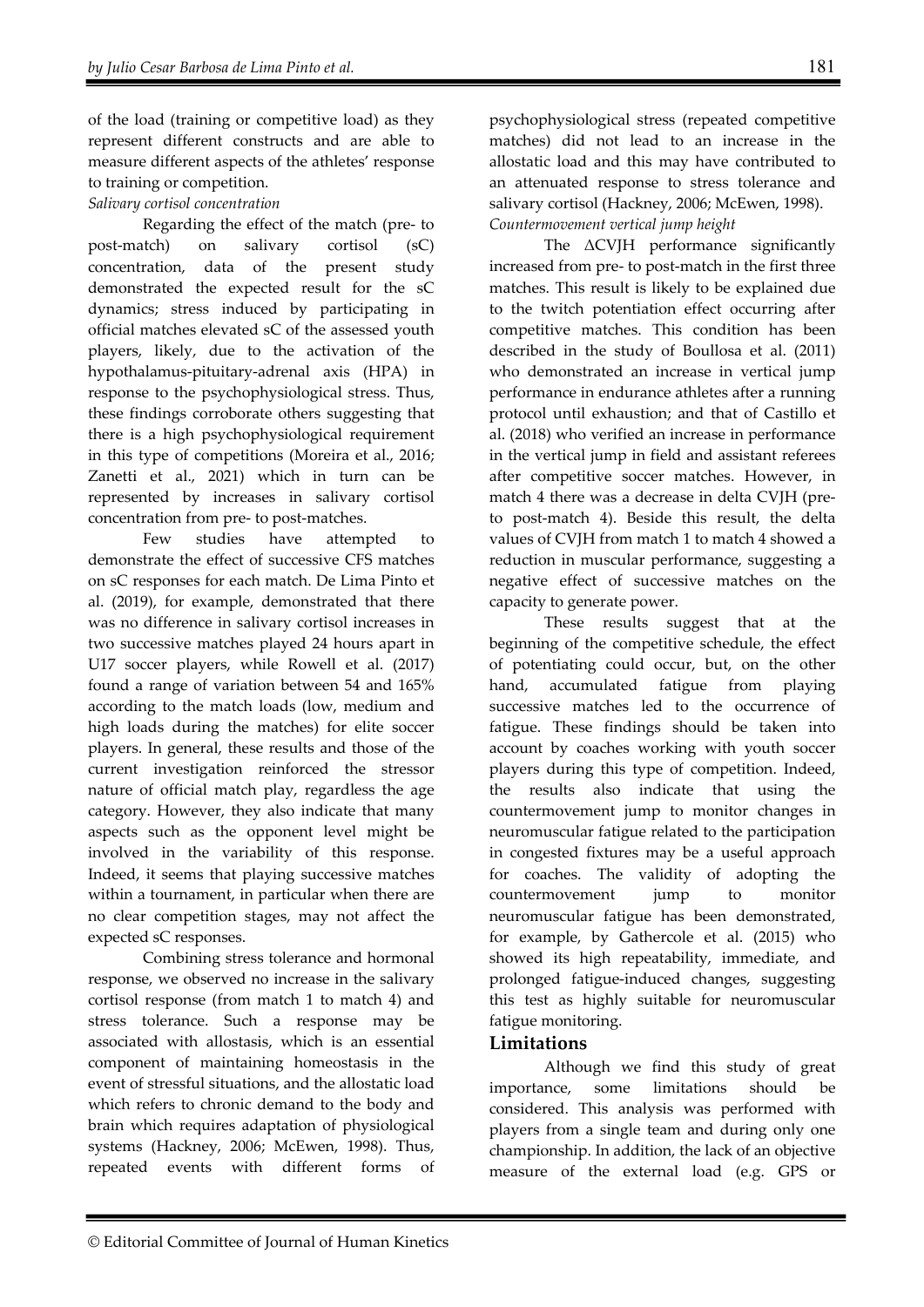PlayerLoad) during matches may limit the understanding of physical stress to which athletes were subjected during the tournament. Another factor that we can highlight is the fact that we did not use control variables for maturation, although the maturation variations may have great influence on performance at younger ages. Even considering such limitations, the present work deserves to be highlighted because of its significance within the context of ecological validity.

#### **Conclusions**

In summary, the results of this research suggest that the IML and sRPE are not affected by playing four successive matches, with 24 h of recovery in between. Indeed, the accumulated load and low variability of the competitive congested match schedule did not lead to changes

in stress tolerance and sC responses across the matches; moreover, the present results show that this type of competition could induce a decrease in youth players' jumping performance after the fourth match.

The current findings suggest that practitioners and coaches may monitor vertical jump performance as a marker of neuromuscular fatigue during the accumulated match schedule in youth soccer players, while being aware that these changes seem to be not associated with the capacity of players to cope with stress of competition and the inherent load monotony. Coaches should recognize that even when players are coping appropriately with stress of the competition, their neuromuscular capacity could be negatively affected.

# **Acknowledgements**

The authors thank all the soccer players and coaches involved in the study. This work was supported by the Conselho Nacional de Desenvolvimento Científico e Tecnológico (CNPq) under grant 426102/2016-9.

## **References**

- Abbiss CR, Peiffer JJ, Meeusen R, Skorski S. Role of Ratings of Perceived Exertion during Self-Paced Exercise: What are We Actually Measuring?. *Sport Med*, 2015; 45(9): 1235–1243
- Abraham JE, Maranian MJ, Spiteri I, Russell R, Ingle S, Luccarini C, Earl HM, Pharoah PPD, Dunning AM, Caldas C. Saliva samples are a viable alternative to blood samples as a source of DNA for high throughput genotyping. *BMC Med Genomics*, 2012; 5(1): 19
- Arruda AFS de, Aoki MS, Paludo AC, Drago G, Moreira A. Competition stage influences perceived performance but does not affect rating of perceived exertion and salivary neuro-endocrine-immune markers in elite young basketball players. *Physiol Behav*, 2018; 188: 151–156
- Boullosa DA, Tuimil JL, Alegre LM, Iglesias E, Lusquiños F. Concurrent Fatigue and Potentiation in Endurance Athletes. *Int J Sports Physiol Perform*, 2011; 6(1): 82–93
- Bradley PS, Noakes TD. Match running performance fluctuations in elite soccer: Indicative of fatigue, pacing or situational influences?. *J Sports Sci*, 2013; 31(15): 1627–1638
- Brownstein CG, Dent JP, Parker P, Hicks KM, Howatson G, Goodall S, Thomas K. Etiology and recovery of neuromuscular fatigue following competitive soccer match-play. *Front Physiol*, 2017; (8): 831
- Castillo D, Yanci J, Cámara J. Impact of Official Matches on Soccer Referees' Power Performance. *J Hum Kinet*, 2018; 61(1): 131–140
- Casto K V., Edwards DA. Testosterone, cortisol, and human competition. *Horm Behav*, 2016; 82 21–37
- Cohen J. Statistical power analysis for the behavioral sciences. *Stat Power Anal Behav Sci*, 1988
- de Hoyo M, Cohen DD, Sañudo B, Carrasco L, Álvarez-Mesa A, del Ojo JJ, Domínguez-Cobo S, Mañas V, Otero-Esquina C. Influence of football match time–motion parameters on recovery time course of muscle damage and jump ability. *J Sports Sci*, 2016; 34(14): 1363–1370
- de Lima Pinto JCB, Fortes LS, Lemos TMAM, Mortatti AL. Acute effect of successive matches in salivary cortisol concentrations and match internal load in young soccer players. *Isokinet Exerc Sci,* 2019; 1–8
- Ferguson CJ. An effect size primer: A guide for clinicians and researchers. *Prof Psychol Res Pract*, 2009; 40(5): 532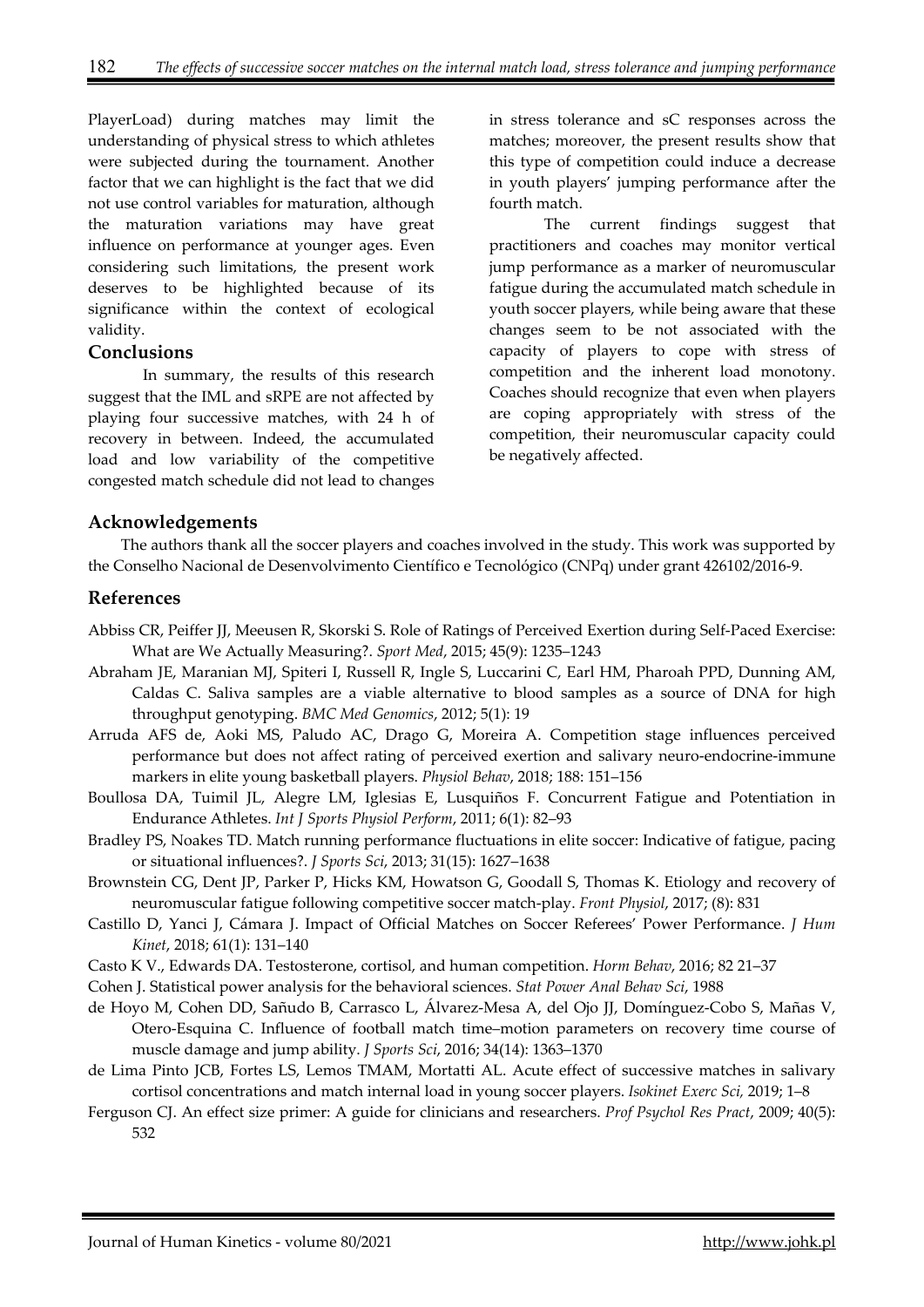- Figueiredo DH, Figueiredo DH, Moreira A, Gonçalves HR, Stanganelli LCR. Effect of Overload and Tapering on Individual Heart Rate Variability, Stress Tolerance, and Intermittent Running Performance in Soccer Players During a Preseason. *J Strength Cond Res*, 2019; 33(5): 1222–1231
- Foster C. Monitoring training in athletes with reference to overtraining syndrome. *Med Sci Sports Exerc*, 1998; 30(7): 1164– 1168
- Francavilla VC, Vitale F, Ciaccio M, Bongiovanni T, Marotta C, Caldarella R, Todaro L, Zarcone M, Muratore R, Bellia C, Francavilla G, Mazzucco W. Use of Saliva in Alternative to Serum Sampling to Monitor Biomarkers Modifications in Professional Soccer Players. *Front Physiol*, 2018; (9): 1–9
- Freitas CG, Aoki MS, Arruda AFS, Franciscon C, Moreira A. Monitoring Salivary Immunoglobulin A Responses to Official and Simulated Matches in Elite Young Soccer Players. *J Hum Kinet*, 2016; 53(1): 107–115
- Freitas CG, Aoki MS, Franciscon CA, Arruda AFS, Carling C, Moreira A. Psychophysiological responses to overloading and tapering phases in elite young soccer players. *Pediatr Exerc Sci*, 2014; 26(2): 195–202
- Gathercole RJ, Sporer BC, Stellingwerff T, Sleivert GG. Comparison of the Capacity of Different Jump and Sprint Field Tests to Detect Neuromuscular Fatigue. *J Strength Cond Res*, 2015; 29(9): 2522–2531
- Gomes RV, Moreira A, Lodo L, Nosaka K, Coutts AJ, Aoki MS. Monitoring training loads, stress, immuneendocrine responses and performance in tennis players. *Biol Sport*, 2013; 30(3): 173–180
- Hackney AC. Stress and the neuroendocrine system: the role of exercise as a stressor and modifier of stress. *Expert Rev Endocrinol Metab*, 2006; 1(6): 783–792
- Haddad M, Stylianides G, Djaoui L, Dellal A, Chamari K. Session-RPE Method for Training Load Monitoring: Validity, Ecological Usefulness, and Influencing Factors. *Front Neurosci*, 2017; 11
- Laffaye G, Wagner PP, Tombleson TIL. Countermovement Jump Height. *J Strength Cond Res*, 2014; 28(4): 1096–1105
- Mallinson T, Pape TLB, Guernon A. Responsiveness, minimal detectable change, and minimally clinically important differences for the disorders of consciousness scale. *J Head Trauma Rehabil*, 2016; 31(4): E43- 51
- McEwen BS. Stress, Adaptation, and Disease: Allostasis and Allostatic Load. *Ann N Y Acad Sci*, 1998; 840(1): 33–44
- Milanez VF, Ramos SP, Okuno NM, Boullosa DA, Nakamura FY. Evidence of a Non-Linear Dose-Response Relationship between Training Load and Stress Markers in Elite Female Futsal Players. *J Sports Sci Med*, 2014; 13(1): 22–9
- Moreira A, Freitas CG, Nakamura FY, Drago G, Drago M, Aoki MS. Effect of match importance on salivary cortisol and immunoglobulin a responses in elite young volleyball players. *J Strength Cond Res*, 2013; 202–207
- Moreira A, Arsati F, de Oliveira Lima Arsati YB, da Silva DA, de Araújo VC. Salivary cortisol in top-level professional soccer players. *Eur J Appl Physiol*, 2009; 106(1): 25–30
- Moreira A, Bradley P, Carling C, Arruda AFS, Spigolon LMP, Franciscon C, Aoki MS. Effect of a congested match schedule on immune-endocrine responses, technical performance and session-RPE in elite youth soccer players. *J Sports Sci*, 2016; 34(24): 2255–2261
- Mortatti AL, Moreira A, Aoki MS, Crewther BT, Castagna C, de Arruda AFS, Filho JM. Effect of Competition on Salivary Cortisol, Immunoglobulin A, and Upper Respiratory Tract Infections in Elite Young Soccer Players. *J Strength Cond Res*, 2012; 26(5): 1396–1401
- Mortatti AL, Oliveira RSC de, Pinto JCB de L, Galvão-Coelho NL, de Almeida RN, Aoki MS, Moreira A. A Congested Match Schedule Alters Internal Match Load and Affects Salivary Immunoglobulin A Concentration in Youth Soccer Players. *J Strength Cond Res*, 2020; doi: 10.1519/JSC.0000000000003701 [Epub ahead of print]
- Nédélec M, McCall A, Carling C, Legall F, Berthoin S, Dupont G. Recovery in Soccer: Part I-post-match fatigue and time course of recovery. *Sport Med*, 2012; 42: 997–1015
- Nicholls AR, Levy AR, Grice A, Polman RCJ. Stress appraisals, coping, and coping effectiveness among international cross-country runners during training and competition. *Eur J Sport Sci*, 2009; 9(5): 285– 293